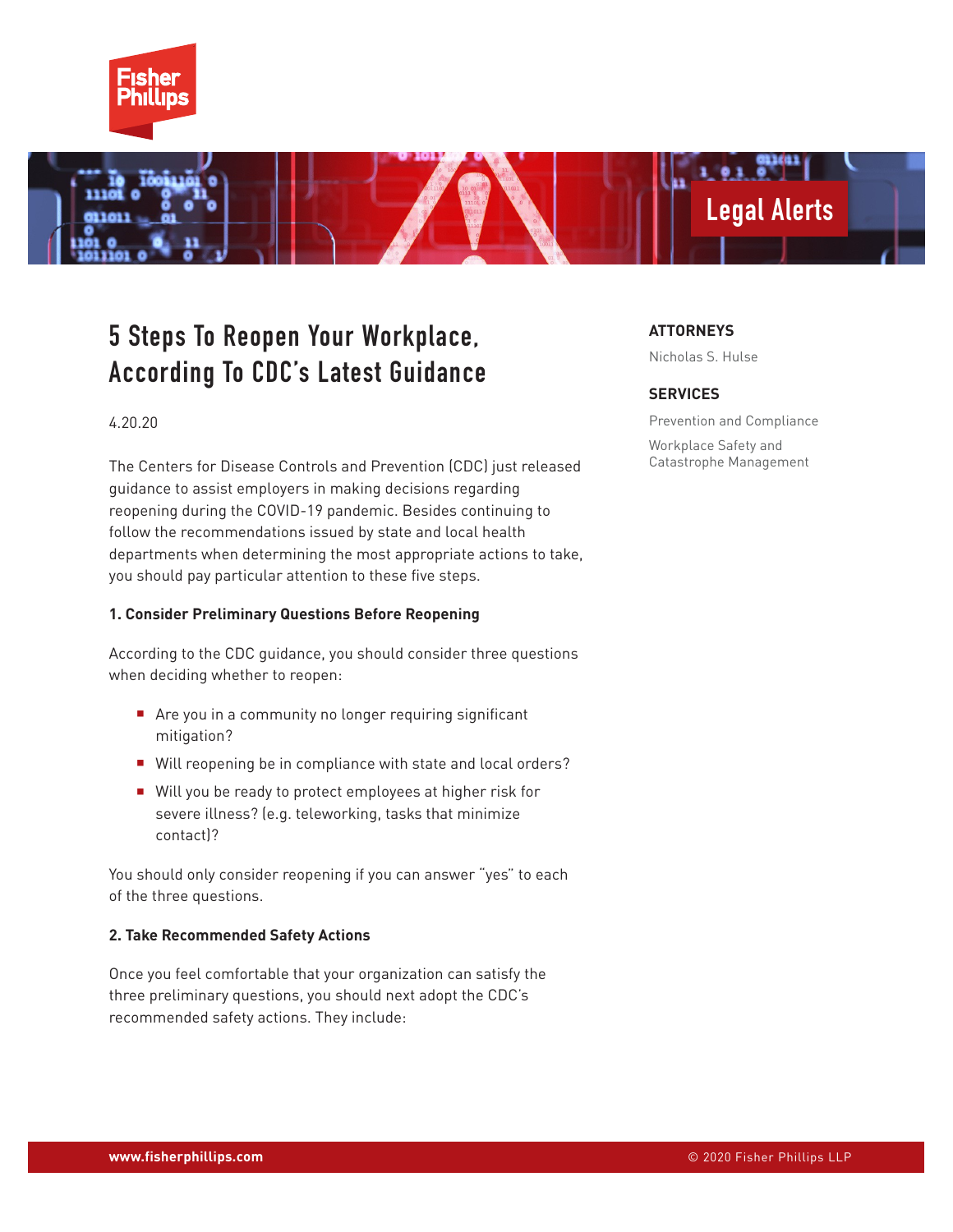

- Promoting healthy hygiene practices;
- Intensifying cleaning, disinfection (e.g., small static groups, no large events);
- Canceling non-essential travel, and encouraging alternative commuting and telework;
- Ensure social distancing continues, as you should consider installing physical barriers between workstations, spacing out seating (more than six feet), and staggering gathering times;
- Restricting use of any shared items and spaces; and
- Training all staff in the above safety actions.

#### **3. Implement Safeguards For The Ongoing Monitoring Of Employees**

Next, before reopening, you should implement safeguards for the ongoing monitoring of employees. They include:

- Encouraging employees who are sick to stay home;
- Establishing routine, daily employee health checks;
- Monitoring absenteeism and having flexible time off policies;
- Having an action plan if a staff member gets COVID-19;
- Creating and testing emergency communication channels for employees; and
- Establishing communication with state and local health authorities.

If your workplace does see a positive case of COVID-19, you should follow the guidance provided in our 4-Step Plan For Handling Confirmed COVID-19 Cases When Your Business Reopens.

#### **4. Prepare Your Physical Workspace For Reopening**

The final step before you reopen your doors involves preparing your physical workspace for the reentry of workers, customers, guests, and other visitors. The CDC has released guidance for cleaning and disinfecting public spaces, workplaces, businesses, schools, and homes. You should review this guidance when implementing cleaning procedures at your facilities after shelter-in-place orders are lifted.

For outdoor areas, you should maintain existing cleaning practices. As the CDC notes, viruses are killed more quickly by warmer temperatures and sunlight.

For indoor areas, the CDC recommends normal, routine cleaning for areas that have been unoccupied within the last seven days. For indoor areas that have been occupied with in the last seven days, the CDC recommends that frequently touched surfaces and objects made of hard and non-porous materials (glass, metal, or plastic) be cleaned and disinfected more frequently.